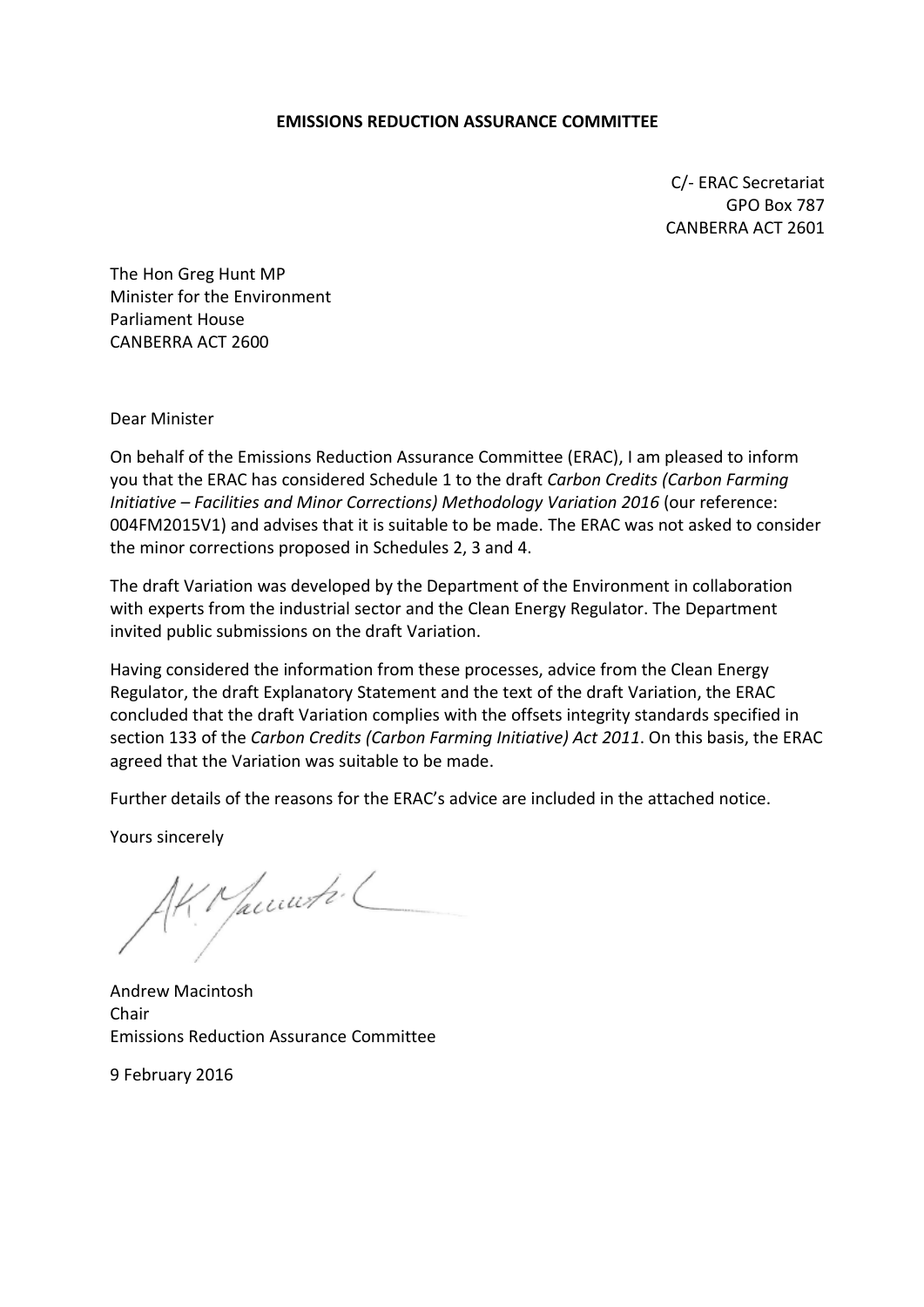## **EMISSIONS REDUCTION ASSURANCE COMMITTEE**

# **Notice of advice to the Minister for the Environment under subsection 123A(2) of the** *Carbon Credits* **(***Carbon Farming Initiative) Act 2011* **(the Act)**

## **Draft Variation: Schedule 1 to** *Carbon Credits (Carbon Farming Initiative – Facilities and Minor Corrections) Methodology Variation 2016* **(the draft Variation)**

On 4 February 2016, the Emissions Reduction Assurance Committee (ERAC) agreed that, if the *Carbon Credits (Carbon Farming Initiative—Facilities) Methodology Determination 2015* (the Determination) is amended in accordance with the terms of the draft Variation, it will continue to satisfy the offsets integrity standards specified in section 133 of the Act. On this basis, it agreed that the draft Variation is suitable to be made.

In forming this view, the ERAC considered:

- 1. the offsets integrity standards specified in section 133 of the Act;
- 2. the public submissions received during the public consultation period; and
- 3. advice from the Clean Energy Regulator.

The ERAC was not directed to have regard to any additional issues under section 123B of the Act in providing its advice on the draft Variation.

The ERAC took into account and supports the proposed changes to the draft Variation made after the draft was released for consultation.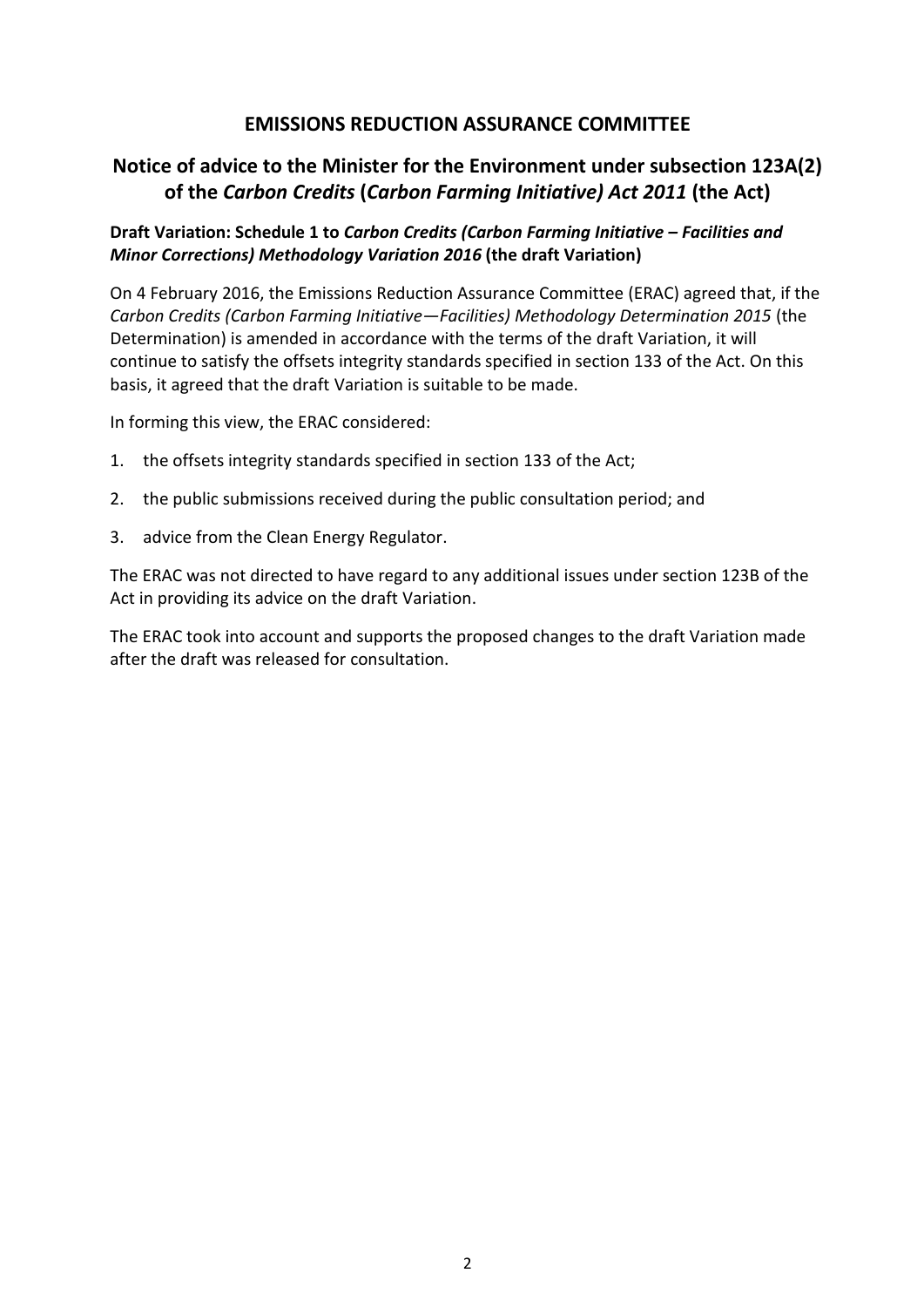# **1. Assessment against the offsets integrity standards**

| Section*  | Requirement                                                                                                                                                                         | <b>Statement</b>                                                                                                                                                                                                                                                                                                                                                                                                                                                                                                                                                                                                                                                                                                                                                                                                   |
|-----------|-------------------------------------------------------------------------------------------------------------------------------------------------------------------------------------|--------------------------------------------------------------------------------------------------------------------------------------------------------------------------------------------------------------------------------------------------------------------------------------------------------------------------------------------------------------------------------------------------------------------------------------------------------------------------------------------------------------------------------------------------------------------------------------------------------------------------------------------------------------------------------------------------------------------------------------------------------------------------------------------------------------------|
| 133(1)(a) | The Determination, as<br>amended, should result in<br>carbon abatement that is<br>unlikely to occur in the<br>ordinary course of events<br>(disregarding the effect of the<br>Act). | The existing Determination specifies clear<br>requirements to ensure that projects are<br>delivering additional carbon abatement. It<br>excludes certain activities and emission sources<br>that cannot be attributed to eligible abatement<br>activities and also accounts for or excludes any<br>additional emissions caused by the<br>implementation of the project. The existing<br>Determination also requires an officer from a<br>facility undertaking a project to sign a statement<br>saying project activities would not have been<br>implemented in the absence of a declaration of<br>the project as an eligible offsets project.<br>The draft Variation does not affect the<br>requirements in the existing Determination that<br>ensure that projects are delivering additional<br>carbon abatement. |
|           |                                                                                                                                                                                     | Accordingly, the ERAC considers the<br>Determination, as proposed to be amended by<br>the draft Variation, complies with this offsets<br>integrity standard.                                                                                                                                                                                                                                                                                                                                                                                                                                                                                                                                                                                                                                                       |
| 133(1)(b) | Estimations of removal,<br>reduction or emission, as the<br>case may be, are measurable<br>and capable of being verified.                                                           | Appropriate equations are specified in the<br>existing Determination for the calculation of<br>emissions reductions and project emissions.<br>Appropriate methods to enable verification of<br>these estimations are specified for data collection<br>and monitoring, and reporting, as the<br>Determination uses existing requirements under<br>the National Greenhouse and Energy Reporting<br>Act 2007.<br>The draft Variation does not affect the equations<br>and processes in the existing Determination for<br>the measurement and verification of emission<br>reductions and project emissions.<br>Accordingly, the ERAC considers the<br>Determination, as proposed to be amended by<br>the draft Variation, complies with this offsets<br>integrity standard.                                            |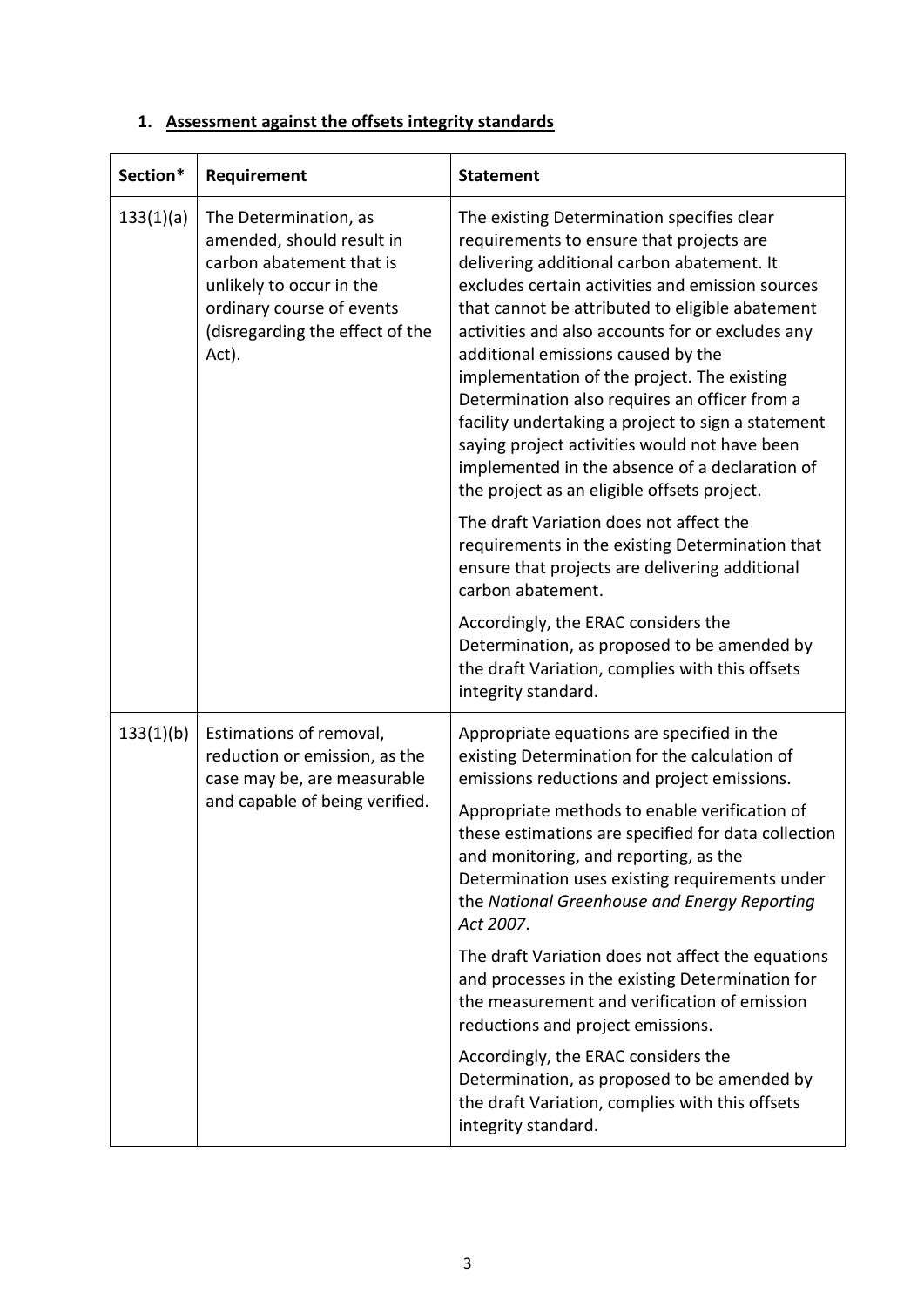| 133(1)(c) | Carbon abatement used in<br>ascertaining the carbon<br>dioxide net abatement amount<br>for a project must be eligible<br>carbon abatement from the<br>project.        | In the existing Determination, the carbon<br>abatement used in ascertaining the carbon<br>dioxide net abatement amount for a project is<br>eligible carbon abatement from the project<br>because proponents must use National<br>Greenhouse and Energy Reporting emissions<br>numbers to calculate abatement from the<br>project.                              |
|-----------|-----------------------------------------------------------------------------------------------------------------------------------------------------------------------|----------------------------------------------------------------------------------------------------------------------------------------------------------------------------------------------------------------------------------------------------------------------------------------------------------------------------------------------------------------|
|           |                                                                                                                                                                       | The draft Variation does not affect the process in<br>the existing Determination for calculating carbon<br>abatement from the project.                                                                                                                                                                                                                         |
|           |                                                                                                                                                                       | Accordingly, the ERAC considers the<br>Determination, as proposed to be amended by<br>the draft Variation, complies with this offsets<br>integrity standard.                                                                                                                                                                                                   |
| 133(1)(d) | The draft Variation is<br>supported by clear and<br>convincing evidence.                                                                                              | The existing Determination is supported by clear<br>and convincing evidence, including data available<br>to the Department and the Clean Energy<br>Regulator, information provided by industry<br>experts, and technical assessments of a draft of<br>the Determination.<br>Accordingly, the ERAC considers the<br>Determination, as proposed to be amended by |
|           |                                                                                                                                                                       | the draft Variation, complies with this offsets<br>integrity standard.                                                                                                                                                                                                                                                                                         |
| 133(1)(e) | Material amounts, in carbon<br>dioxide equivalent, of<br>greenhouse gases that are<br>emitted as a direct<br>consequence of carrying out<br>the project are deducted. | In the existing Determination, net abatement is<br>calculated after deducting the emissions<br>generated as a direct result of carrying out the<br>project. The Determination accounts for material<br>amounts of emissions both inside and outside the<br>facility boundary, and provides detailed<br>calculations for the estimation of these<br>quantities. |
|           |                                                                                                                                                                       | The draft Variation does not affect the way net<br>abatement is calculated in the existing<br>Determination.                                                                                                                                                                                                                                                   |
|           |                                                                                                                                                                       | Accordingly, the ERAC considers the<br>Determination, as proposed to be amended by<br>the draft Variation, complies with this offsets<br>integrity standard.                                                                                                                                                                                                   |